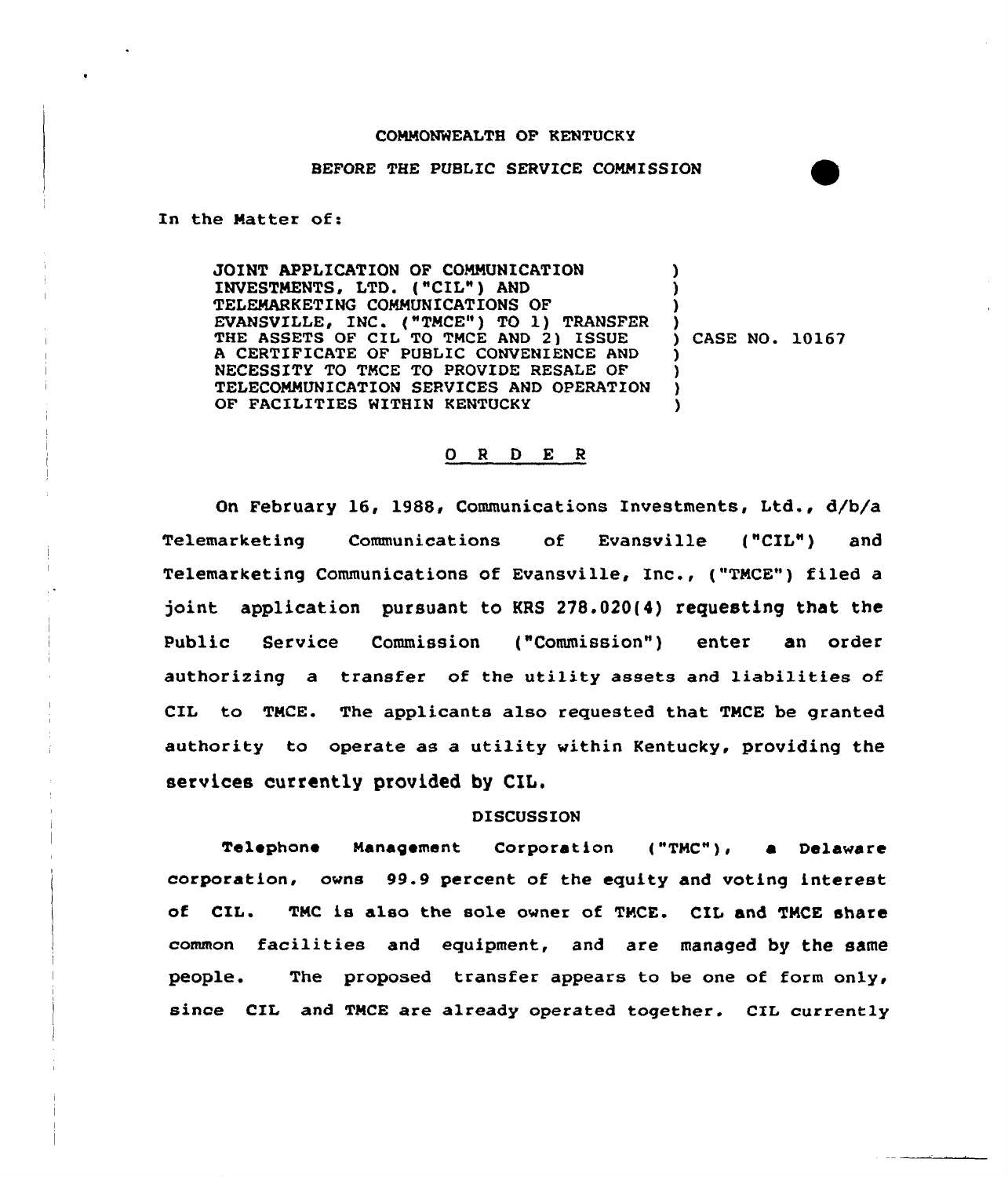provides service in Kentucky through the resale of RATS, while TMCE operates in the same manner in Indiana. After the transfer, TMCE will operate CIL's business in Kentucky. No change in services is contemplated, and TMCE intends to file an adoption notice pursuant to <sup>807</sup> KAR 5:Oll, Section ll.

The Commission believes that the proposed transfer is in the public interest and that TMCE has the financial, technical and managerial abilities to provide reasonable service as required by KRS 278.020(4).

# FINDINGS AND ORDERS

The Commission, after consideration of the evidence of record and being advised, is of the opinion and finds that:

1. The proposed transfer of the assets of CIL to TMCE should be approved.

2. Resale authority granted to CIL should be transferred to TMCE.

IT IS THEREFORE ORDERED that:

1. The transfer of the assets of CIL to TMCE be and it hereby is approved;

2. The transfer to TMCE of resale operating authority granted to CII be and it hereby is approved;

3. cIL shall file with the commission an annual report for the portion of l988 in which it operated the system;

4. TMCE shall file with the Commission an annual report for that portion of 1988 in which it operates the system; and

5. Mithin 30 days from the date of the transfer, TMCE shall file with the Commission an adoption notice and tariffs in accordance with 807 KAR 5:011, Section 11.

 $-2-$